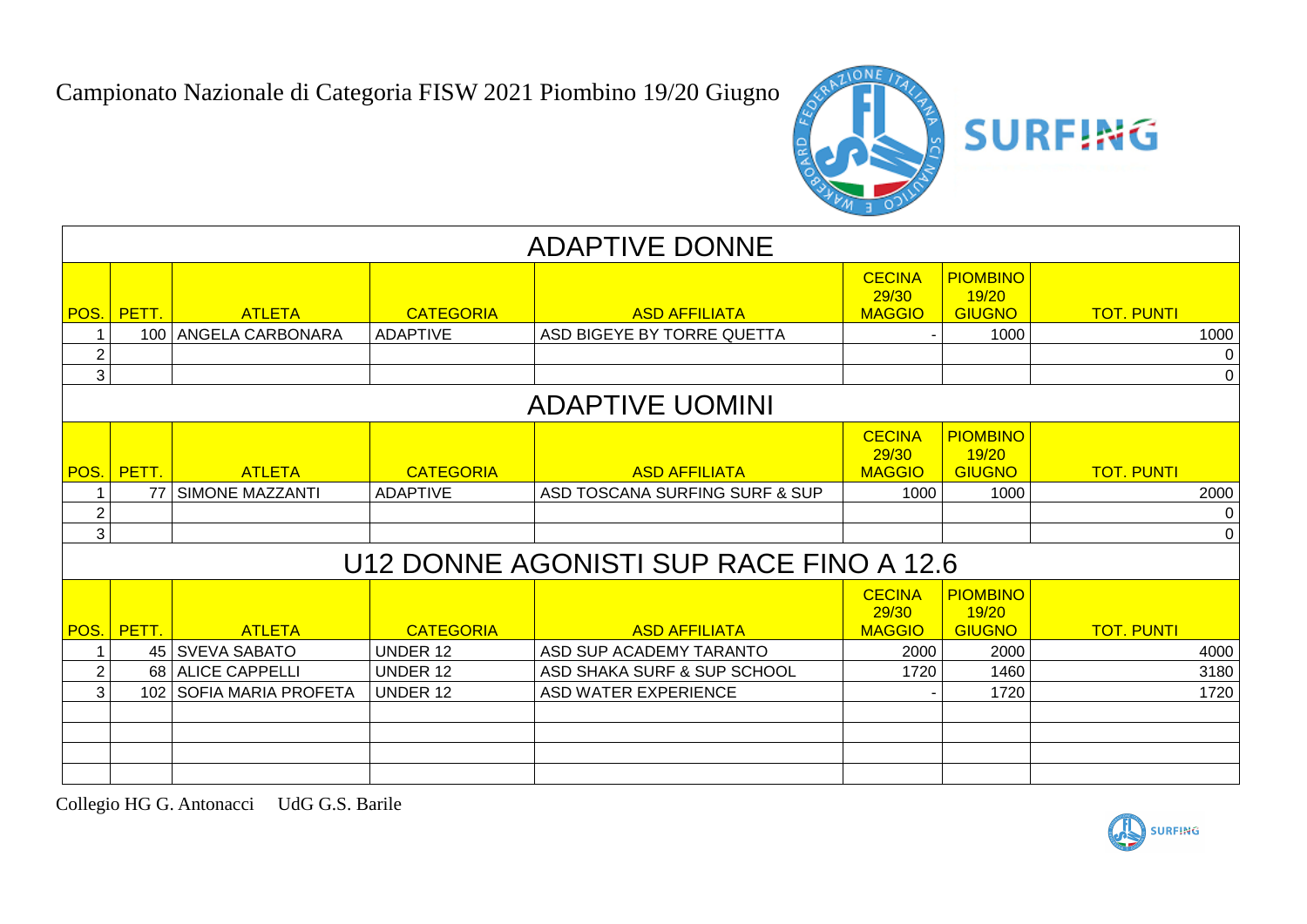|                | U12 UOMINI AGONISTI SUP RACE FINO A 12.6 |                                     |                  |                                          |                                         |                                           |                   |  |  |  |
|----------------|------------------------------------------|-------------------------------------|------------------|------------------------------------------|-----------------------------------------|-------------------------------------------|-------------------|--|--|--|
|                |                                          |                                     |                  |                                          | <b>CECINA</b><br>29/30                  | <b>PIOMBINO</b><br>19/20                  |                   |  |  |  |
|                | POS. PETT.                               | <b>ATLETA</b>                       | <b>CATEGORIA</b> | <b>ASD AFFILIATA</b>                     | <b>MAGGIO</b>                           | <b>GIUGNO</b>                             | <b>TOT. PUNTI</b> |  |  |  |
| $\mathbf{1}$   |                                          | 44   MATTIA LUBRANO                 | <b>UNDER 12</b>  | ASD SUP ACADEMY TARANTO                  | 2000                                    | 2000                                      | 4000              |  |  |  |
| $\overline{2}$ |                                          | 83   IVAN CAROLI                    | <b>UNDER 12</b>  | ASD BIGEYE BY TORRE QUETTA               | 1443                                    | 1720                                      | 3163              |  |  |  |
| 3              |                                          | 85 ALESSANDRO SCARCIA               | <b>UNDER 12</b>  | ASD BIGEYE BY TORRE QUETTA               | 1590                                    | 1460                                      | 3050              |  |  |  |
| 4              |                                          | 80 GIAN LUCA CORRIERO               | <b>UNDER 12</b>  | ASD BIGEYE BY TORRE QUETTA               | 1340                                    | 1280                                      | 2620              |  |  |  |
| 5              |                                          | 26 MARCO DAL PONT                   | <b>UNDER 12</b>  | ASD ACQUAFRESCA SPORT CENTER             | 1340                                    | 1138                                      | 2478              |  |  |  |
| 6              |                                          | 24 PIETRO DAL PONT                  | <b>UNDER 12</b>  | ASD ACQUAFRESCA SPORT CENTER             | 1165                                    | 1280                                      | 2445              |  |  |  |
| $\overline{7}$ |                                          | 27 ANDREA DE GIOSA                  | <b>UNDER 12</b>  | ASD BIGEYE BY TORRE QUETTA               | 1138                                    | 1055                                      | 2193              |  |  |  |
| 8              |                                          | 64 PIETRO CAVICCHIOLI               | <b>UNDER 12</b>  | ASD SHAKA SURF & SUP SCHOOL              | 1056                                    | 1111                                      | 2167              |  |  |  |
| 9              |                                          | <b>FEDERICO</b><br>61   SOLDATESCHI | <b>UNDER 12</b>  | ASD SHAKA SURF & SUP SCHOOL              | 1000                                    | 1028                                      | 2028              |  |  |  |
| 10             |                                          | 88 ETTORE CECCARELLI                | <b>UNDER 12</b>  | ASD TOSCANA SURFING SURF & SUP           | 488                                     |                                           | 488               |  |  |  |
| 11             |                                          | 106 BIAGIO RICCARDI                 | <b>UNDER 12</b>  | ASD SHAKA SURF & SUP SCHOOL              |                                         | 488                                       | 488               |  |  |  |
|                | U14 DONNE AGONISTI SUP RACE FINO A 12.6  |                                     |                  |                                          |                                         |                                           |                   |  |  |  |
|                |                                          |                                     |                  |                                          | <b>CECINA</b><br>29/30                  | <b>PIOMBINO</b><br>19/20                  |                   |  |  |  |
|                | POS. PETT.                               | <b>ATLETA</b>                       | <b>CATEGORIA</b> | <b>ASD AFFILIATA</b>                     | <b>MAGGIO</b>                           | <b>GIUGNO</b>                             | <b>TOT. PUNTI</b> |  |  |  |
| 1              |                                          | 47 GIULIA CALO                      | <b>UNDER 14</b>  | ASD SUP ACADEMY TARANTO                  | 2000                                    | 2000                                      | 4000              |  |  |  |
| $\overline{2}$ |                                          | 23 CHIARA DAL PONT                  | <b>UNDER 14</b>  | ASD ACQUAFRESCA SPORT CENTER             | 1720                                    | 1720                                      | 3440              |  |  |  |
| 3              |                                          |                                     |                  |                                          |                                         |                                           | $\Omega$          |  |  |  |
|                |                                          |                                     |                  | U14 UOMINI AGONISTI SUP RACE FINO A 12.6 |                                         |                                           |                   |  |  |  |
| POS.           | PETT.                                    | <b>ATLETA</b>                       | <b>CATEGORIA</b> | <b>ASD AFFILIATA</b>                     | <b>CECINA</b><br>29/30<br><b>MAGGIO</b> | <b>PIOMBINO</b><br>19/20<br><b>GIUGNO</b> | <b>TOT. PUNTI</b> |  |  |  |
| $\mathbf{1}$   |                                          | 46 SERSE SABATO                     | <b>UNDER 14</b>  | ASD SUP ACADEMY TARANTO                  | 2000                                    | 2000                                      | 4000              |  |  |  |
| $\overline{2}$ |                                          |                                     |                  |                                          |                                         |                                           | 0                 |  |  |  |
| 3              |                                          |                                     |                  |                                          |                                         |                                           | $\mathbf 0$       |  |  |  |
|                |                                          |                                     |                  |                                          |                                         |                                           |                   |  |  |  |
|                |                                          |                                     |                  |                                          |                                         |                                           |                   |  |  |  |
|                |                                          |                                     |                  |                                          |                                         |                                           |                   |  |  |  |
|                |                                          |                                     |                  |                                          |                                         |                                           |                   |  |  |  |

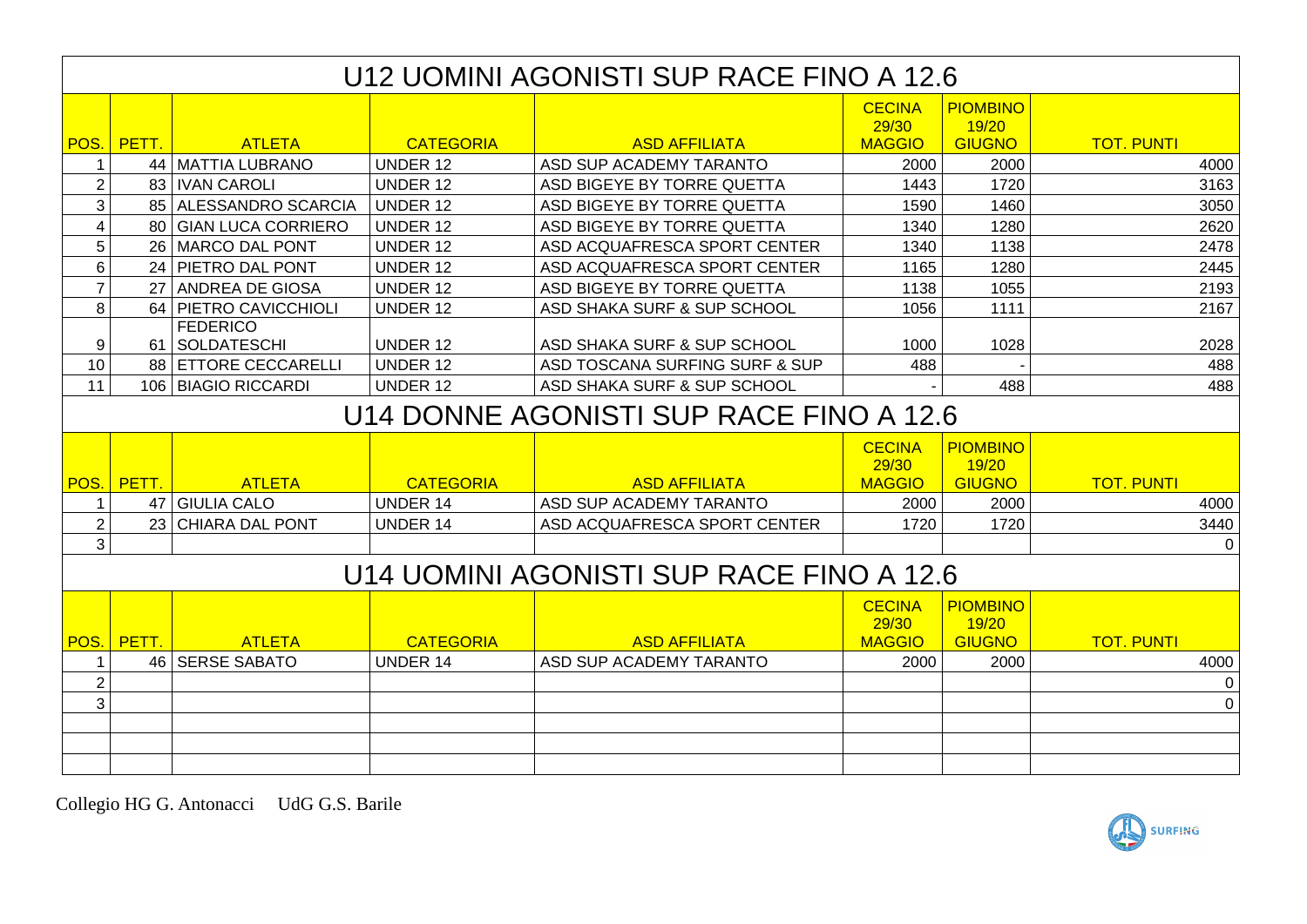## U18 DONNE PRE AGONISTI PADDLE BOARD FINO A 12

| POS. | <b>PETT</b> | <u>ATLETA</u> | <b>CATEGORIA</b> | <b>ASD AFFILIATA</b> | <b>CECINA</b><br>29/30<br><b>MAGGIO</b> | <b>PIOMBINO</b><br>19/20<br><b>GIUGNO</b> | <b>TOT. PUNTI</b> |
|------|-------------|---------------|------------------|----------------------|-----------------------------------------|-------------------------------------------|-------------------|
|      |             |               |                  |                      |                                         |                                           |                   |

## U18 UOMINI PRE AGONISTI PADDLE BOARD FINO A 12

|      |                                                |                         |                    |                                                 | <b>CECINA</b><br>29/30 | <b>PIOMBINO</b><br>19/20 |                   |  |  |  |  |
|------|------------------------------------------------|-------------------------|--------------------|-------------------------------------------------|------------------------|--------------------------|-------------------|--|--|--|--|
| POS. | PETT.                                          | <b>ATLETA</b>           | <b>CATEGORIA</b>   | <b>ASD AFFILIATA</b>                            | <b>MAGGIO</b>          | <b>GIUGNO</b>            | <b>TOT. PUNTI</b> |  |  |  |  |
|      |                                                |                         |                    |                                                 |                        |                          |                   |  |  |  |  |
|      | DONNE PRE AGONISTI SUP RACE RIG/GONF FINO A 14 |                         |                    |                                                 |                        |                          |                   |  |  |  |  |
|      |                                                |                         |                    |                                                 | <b>CECINA</b>          | <b>PIOMBINO</b>          |                   |  |  |  |  |
|      |                                                |                         |                    |                                                 | 29/30                  | 19/20                    |                   |  |  |  |  |
|      | POS. PETT.                                     | <b>ATLETA</b>           | <b>CATEGORIA</b>   | <b>ASD AFFILIATA</b>                            | <b>MAGGIO</b>          | <b>GIUGNO</b>            | <b>TOT. PUNTI</b> |  |  |  |  |
|      |                                                | 34   ANTONELLA ZICARI   | <b>KAHUNA</b>      | ASD BIGEYE BY TORRE QUETTA                      | 860                    | 860                      | 1720              |  |  |  |  |
| 2    |                                                | 119   MAURA BINETTI     | <b>SENIOR</b>      | ASD SUP ACADEMY TARANTO                         |                        | 1000                     | 1000              |  |  |  |  |
| 3    |                                                | 49   OLGA MANDESE       | <b>GRAN MASTER</b> | ASD SUP ACADEMY TARANTO                         | 1000                   |                          | 1000              |  |  |  |  |
| 4    |                                                | 72 MONICA BERTELLI      | <b>GRAN KAHUNA</b> | ASD TOSCANA SURFING SURF & SUP                  | 365                    |                          | 365               |  |  |  |  |
| 5    |                                                | 107   ROSA MAZZEO       | <b>SENIOR</b>      | ASD BIGEYE BY TORRE QUETTA                      |                        | 0                        | $\overline{0}$    |  |  |  |  |
| 6    |                                                | 108 LIVIA PEDROSA       | <b>MASTER</b>      | ASD C.C. BARION SPORTING CLUB                   |                        | $\Omega$                 | $\overline{0}$    |  |  |  |  |
|      |                                                |                         |                    | UOMINI PRE AGONISTI SUP RACE RIG/GONF FINO A 14 |                        |                          |                   |  |  |  |  |
|      |                                                |                         |                    |                                                 | <b>CECINA</b>          | <b>PIOMBINO</b>          |                   |  |  |  |  |
|      |                                                |                         |                    |                                                 | 29/30                  | 19/20                    |                   |  |  |  |  |
|      | POS. PETT.                                     | <b>ATLETA</b>           | <b>CATEGORIA</b>   | <b>ASD AFFILIATA</b>                            | <b>MAGGIO</b>          | <b>GIUGNO</b>            | <b>TOT. PUNTI</b> |  |  |  |  |
|      |                                                | 56   CRISTIANO GALEAZZI | <b>KAHUNA</b>      | ASD TOSCANA SURFING SURF & SUP                  | 835                    | 500                      | 1335              |  |  |  |  |
|      |                                                | <b>MASSIMILIANO</b>     |                    |                                                 |                        |                          |                   |  |  |  |  |
| 2    |                                                | 101   STRAZIOTA         | <b>GRAN KAHUNA</b> | ASD BIGEYE BY TORRE QUETTA                      |                        | 930                      | 930               |  |  |  |  |
| 3    |                                                | 15   DARIO GAZZANEO     | <b>SENIOR</b>      | ASD TOSCANA SURFING SURF & SUP                  | 860                    |                          | 860               |  |  |  |  |
| 4    |                                                | 89 GIULIO NAVE          | <b>UNDER 18</b>    | ASD TOSCANA SURFING SURF & SUP                  | 730                    |                          | 730               |  |  |  |  |
|      |                                                | ALEXANDRE               |                    |                                                 |                        |                          |                   |  |  |  |  |
| 5    |                                                | 93 ZAVERIOUKHA          | <b>KAHUNA</b>      | ASD TOSCANA SURFING SURF & SUP                  | 500                    |                          | 500               |  |  |  |  |
| 6    |                                                | 96   VANNI MARCHI       | <b>GRAN KAHUNA</b> | ASD TOSCANA SURFING SURF & SUP                  | 305                    |                          | 305               |  |  |  |  |

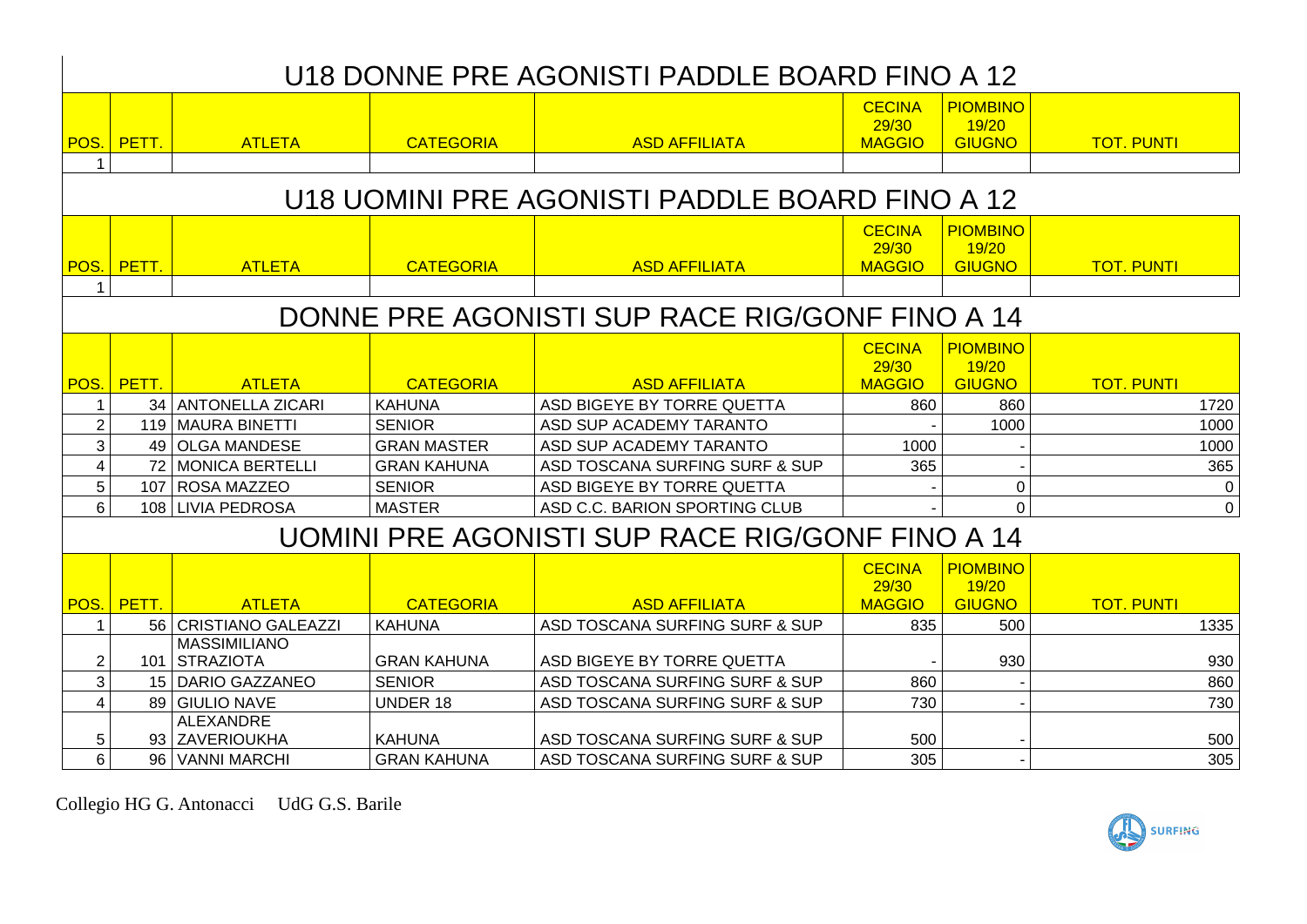## DONNE PRE AGONISTI SUP ALL ROUND RIG/GONF FINO A 12

|                               |                      |                                         |                                     |                                                      | <b>CECINA</b>                           | <b>PIOMBINO</b>                           |                   |              |
|-------------------------------|----------------------|-----------------------------------------|-------------------------------------|------------------------------------------------------|-----------------------------------------|-------------------------------------------|-------------------|--------------|
|                               | POS. PETT.           | <b>ATLETA</b>                           | <b>CATEGORIA</b>                    | <b>ASD AFFILIATA</b>                                 | 29/30<br><b>MAGGIO</b>                  | 19/20<br><b>GIUGNO</b>                    | <b>TOT. PUNTI</b> |              |
| 1                             |                      |                                         |                                     |                                                      |                                         |                                           |                   |              |
|                               |                      |                                         |                                     | UOMINI PRE AGONISTI SUP ALL ROUND RIG/GONF FINO A 12 |                                         |                                           |                   |              |
|                               | <b>POS.</b> PETT.    | <b>ATLETA</b>                           | <b>CATEGORIA</b>                    | <b>ASD AFFILIATA</b>                                 | <b>CECINA</b><br>29/30<br><b>MAGGIO</b> | <b>PIOMBINO</b><br>19/20<br><b>GIUGNO</b> | <b>TOT. PUNTI</b> |              |
|                               |                      | 78 NICOLA GARGANO                       | <b>GRAN MASTER</b>                  | ASD C.C. BARION SPORTING CLUB                        | 1000                                    | 1000                                      |                   | 2000         |
|                               |                      |                                         |                                     | U18 DONNE AGONISTI PADDLE BOARD FINO A 12            |                                         |                                           |                   |              |
|                               |                      |                                         |                                     |                                                      | <b>CECINA</b><br>29/30                  | <b>PIOMBINO</b><br>19/20                  |                   |              |
| POS.<br>$\mathbf 1$           | <b>PETT.</b>         | <b>ATLETA</b><br>39   CRISTIANA LUCIANO | <b>CATEGORIA</b><br><b>UNDER 18</b> | <b>ASD AFFILIATA</b><br><b>GS FIAMME ORO</b>         | <b>MAGGIO</b><br>1720                   | <b>GIUGNO</b><br>1720                     | <b>TOT. PUNTI</b> | 3440         |
| $\overline{2}$                |                      | 33   SARA MENNITI                       | <b>UNDER 18</b>                     | <b>GS FIAMME ORO</b>                                 | 2000                                    |                                           |                   | 2000         |
| 3                             |                      | 99 ELISA MASSARI                        | <b>UNDER 18</b>                     | <b>GS FIAMME ORO</b>                                 |                                         | 2000                                      |                   | 2000         |
| $\overline{4}$                |                      | 58 AURORA MARCHIO                       | <b>UNDER 18</b>                     | <b>GS FIAMME ORO</b>                                 | 730                                     |                                           |                   | 730          |
|                               |                      |                                         |                                     | U18 UOMINI AGONISTI PADDLE BOARD FINO A 12           |                                         |                                           |                   |              |
|                               |                      |                                         |                                     |                                                      | <b>CECINA</b><br>29/30                  | <b>PIOMBINO</b><br>19/20                  |                   |              |
| POS.                          | <mark>  PETT.</mark> | <b>ATLETA</b>                           | <b>CATEGORIA</b>                    | <b>ASD AFFILIATA</b>                                 | <b>MAGGIO</b>                           | <b>GIUGNO</b>                             | <b>TOT. PUNTI</b> |              |
| $\mathbf 1$<br>$\overline{2}$ |                      | 62 ANDREA ROSSI<br>36 DAVIDE GIANAROLI  | <b>UNDER 18</b><br><b>UNDER 18</b>  | <b>SSD LA SECCA</b><br><b>GS FIAMME ORO</b>          | 860<br>1860                             | 2000                                      |                   | 2860<br>1860 |
| 3                             |                      | 6 PARIDE MONTEMAGNO                     | <b>UNDER 18</b>                     | ASD CINGHIALE MARINO SURF CLUB                       | 860                                     |                                           |                   | 860          |
| $\overline{4}$                |                      | 113 ROBERTO CHIAVACCI                   | <b>UNDER 18</b>                     | ASD THE BEACH CLUB                                   |                                         | 860                                       |                   | 860          |
|                               |                      |                                         |                                     |                                                      |                                         |                                           |                   |              |
|                               |                      |                                         |                                     |                                                      |                                         |                                           |                   |              |
|                               |                      |                                         |                                     |                                                      |                                         |                                           |                   |              |
|                               |                      |                                         |                                     |                                                      |                                         |                                           |                   |              |

Collegio HG G. Antonacci UdG G.S. Barile

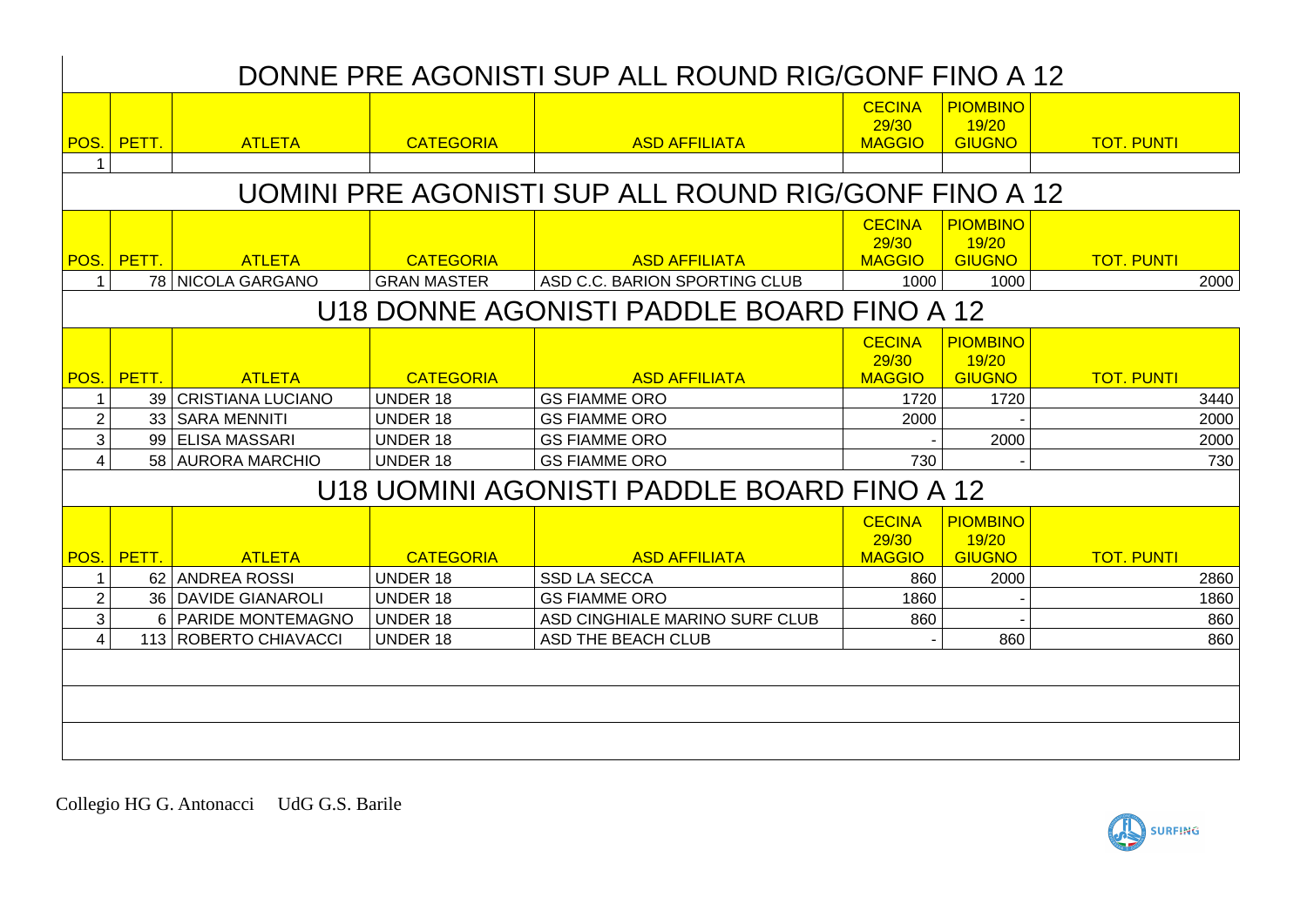|                         | OVERALL DONNE AGONISTI PADDLE BOARD FINO A 12 |                        |                  |                                                |                        |                          |                   |  |  |  |  |
|-------------------------|-----------------------------------------------|------------------------|------------------|------------------------------------------------|------------------------|--------------------------|-------------------|--|--|--|--|
|                         |                                               |                        |                  |                                                | <b>CECINA</b><br>29/30 | <b>PIOMBINO</b><br>19/20 |                   |  |  |  |  |
|                         | POS. PETT.                                    | <b>ATLETA</b>          | <b>CATEGORIA</b> | <b>ASD AFFILIATA</b>                           | <b>MAGGIO</b>          | <b>GIUGNO</b>            | <b>TOT. PUNTI</b> |  |  |  |  |
| 3                       |                                               | 39   CRISTIANA LUCIANO | <b>UNDER 18</b>  | <b>GS FIAMME ORO</b>                           | 1400                   | 1590                     | 2990              |  |  |  |  |
|                         |                                               | 99 ELISA MASSARI       | <b>UNDER 18</b>  | <b>GS FIAMME ORO</b>                           |                        | 2000                     | 2000              |  |  |  |  |
| $\mathbf{1}$            |                                               | 16 VITTORIA BORGNINO   | <b>SENIOR</b>    | ASD THE BEACH CLUB                             | 2000                   |                          | 2000              |  |  |  |  |
| $\overline{2}$          |                                               | 33   SARA MENNITI      | <b>UNDER 18</b>  | <b>GS FIAMME ORO</b>                           | 1720                   |                          | 1720              |  |  |  |  |
| 8                       |                                               | 116 GIULIA TARTICCHIO  | <b>SENIOR</b>    | ASD THE BEACH CLUB                             |                        | 1590                     | 1590              |  |  |  |  |
| 5                       |                                               | 38 ALICE MIDEI         | <b>SENIOR</b>    | ASD THE BEACH CLUB                             | 730                    | 610                      | 1340              |  |  |  |  |
| 6                       |                                               | 67 VITTORIA BORELLI    | <b>SENIOR</b>    | ASD THE BEACH CLUB                             | 610                    | 670                      | 1280              |  |  |  |  |
| $\overline{\mathbf{4}}$ |                                               | 2 LAURA LORI           | <b>SENIOR</b>    | ASD CINGHIALE MARINO SURF CLUB                 | 1253                   |                          | 1253              |  |  |  |  |
| $\overline{7}$          |                                               | 58 AURORA MARCHIO      | <b>UNDER 18</b>  | <b>GS FIAMME ORO</b>                           | 555                    |                          | 555               |  |  |  |  |
|                         |                                               |                        |                  | OVERALL UOMINI AGONISTI PADDLE BOARD FINO A 12 |                        |                          |                   |  |  |  |  |
|                         |                                               |                        |                  |                                                | <b>CECINA</b><br>29/30 | <b>PIOMBINO</b><br>19/20 |                   |  |  |  |  |
|                         | POS. PETT.                                    | <b>ATLETA</b>          | <b>CATEGORIA</b> | <b>ASD AFFILIATA</b>                           | <b>MAGGIO</b>          | <b>GIUGNO</b>            | <b>TOT. PUNTI</b> |  |  |  |  |
| 1                       |                                               | 29 ANDREA NICIARELLI   | <b>SENIOR</b>    | <b>GS FIAMME ORO</b>                           | 2000                   | 2000                     | 4000              |  |  |  |  |
| $\overline{2}$          |                                               | 18 FLAVIO FELICIANGELI | <b>SENIOR</b>    | ASD THE BEACH CLUB                             | 1590                   | 1720                     | 3310              |  |  |  |  |
| 3                       |                                               | 32 LORENZO COLUCCIA    | <b>SENIOR</b>    | <b>GS FIAMME ORO</b>                           | 1225                   | 1340                     | 2565              |  |  |  |  |
|                         |                                               | <b>ALESSANDRO</b>      |                  |                                                |                        |                          |                   |  |  |  |  |
| 4                       |                                               | 14 LUCCHESI BICCHIELLI | <b>SENIOR</b>    | ASD THE BEACH CLUB                             | 1220                   | 1280                     | 2500              |  |  |  |  |
| 5                       |                                               | 62 ANDREA ROSSI        | <b>UNDER 18</b>  | <b>SSD LA SECCA</b>                            | 583                    | 1400                     | 1983              |  |  |  |  |
| 6                       |                                               | 55   FEDERICO GILARDI  | <b>SENIOR</b>    | <b>GS FIAMME ORO</b>                           | 1400                   |                          | 1400              |  |  |  |  |
| $\overline{7}$          |                                               | 4 GIACOMO BALDASSO     | <b>SENIOR</b>    | ASD CINGHIALE MARINO SURF CLUB                 | 1083                   |                          | 1083              |  |  |  |  |
| 8                       |                                               | 5 LORENZO MOI          | <b>SENIOR</b>    | ASD CINGHIALE MARINO SURF CLUB                 | 1056                   |                          | 1056              |  |  |  |  |
| 9                       |                                               | 36   DAVIDE GIANAROLI  | <b>UNDER 18</b>  | <b>GS FIAMME ORO</b>                           | 1043                   |                          | 1043              |  |  |  |  |
| 10                      |                                               | 66 LUCA DACEVA         | <b>SENIOR</b>    | ASD CINGHIALE MARINO SURF CLUB                 | 975                    |                          | 975               |  |  |  |  |
| 11                      |                                               | 3 SIMONE BARBIERI      | <b>SENIOR</b>    | ASD CINGHIALE MARINO SURF CLUB                 | 937                    |                          | 937               |  |  |  |  |
| 12                      |                                               | 91   MATTEO ALBERTI    | <b>SENIOR</b>    | ASD THE BEACH CLUB                             | 860                    |                          | 860               |  |  |  |  |
| 12                      |                                               | 113 ROBERTO CHIAVACCI  | <b>UNDER 18</b>  | ASD THE BEACH CLUB                             |                        | 583                      | 583               |  |  |  |  |
| 14                      |                                               | 6 PARIDE MONTEMAGNO    | <b>UNDER 18</b>  | ASD CINGHIALE MARINO SURF CLUB                 | 488                    |                          | 488               |  |  |  |  |
|                         |                                               |                        |                  |                                                |                        |                          |                   |  |  |  |  |

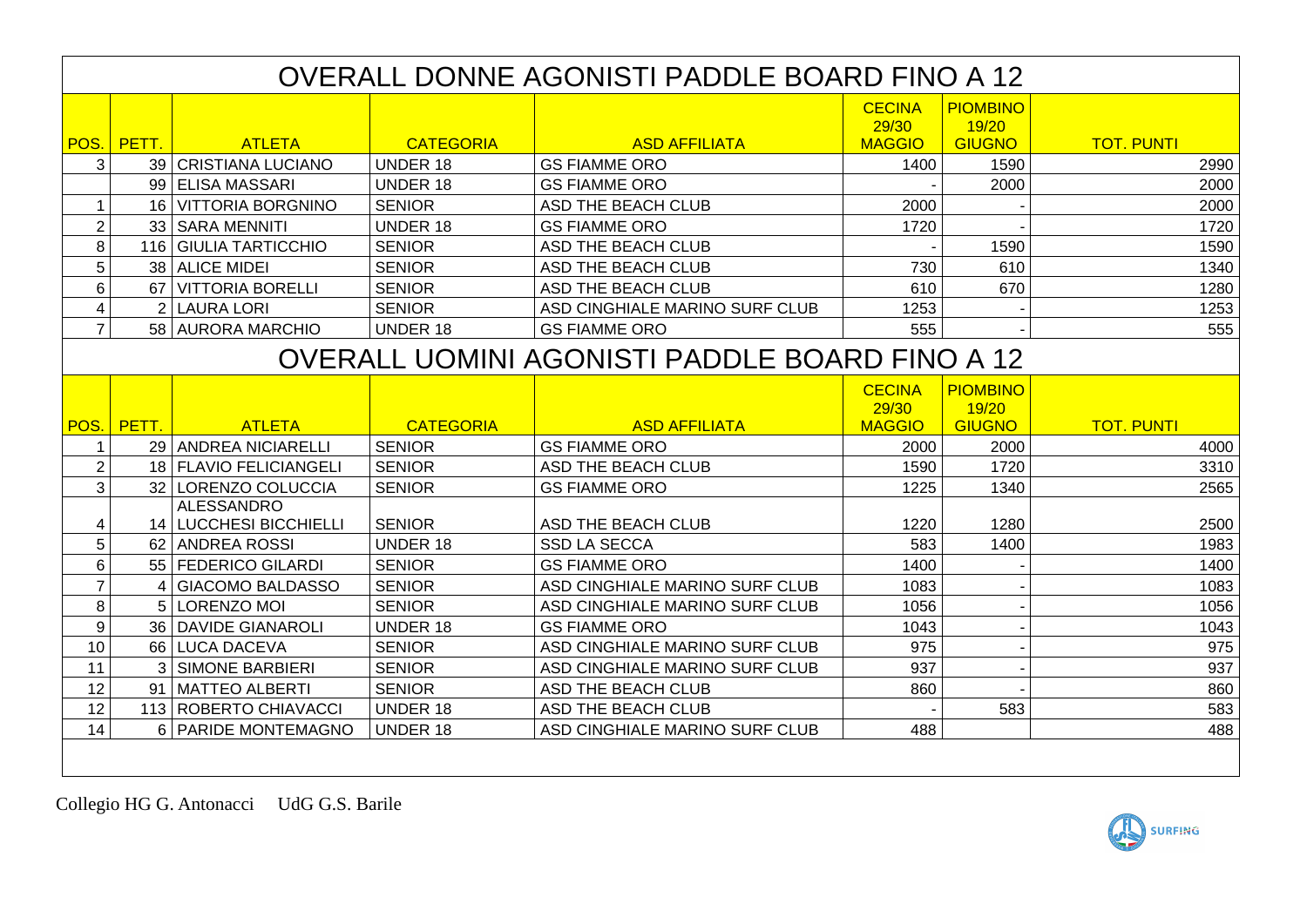|                | U18 DONNE AGONISTI SUP RACE FINO A 14    |                        |                  |                                        |                        |                          |                   |  |  |  |
|----------------|------------------------------------------|------------------------|------------------|----------------------------------------|------------------------|--------------------------|-------------------|--|--|--|
|                |                                          |                        |                  |                                        | <b>CECINA</b><br>29/30 | <b>PIOMBINO</b><br>19/20 |                   |  |  |  |
|                | POS. PETT.                               | <b>ATLETA</b>          | <b>CATEGORIA</b> | <b>ASD AFFILIATA</b>                   | <b>MAGGIO</b>          | <b>GIUGNO</b>            | <b>TOT. PUNTI</b> |  |  |  |
|                |                                          | 59 CECILIA PAMPINELLA  | <b>UNDER 18</b>  | <b>ASD THE BEACH CLUB</b>              | 2000                   | 2000                     | 4000              |  |  |  |
| $\overline{2}$ |                                          | 48   VELIA PISANELLI   | <b>UNDER 18</b>  | ASD SUP ACADEMY TARANTO                | 1720                   | 1590                     | 3310              |  |  |  |
| 3              |                                          | 25 ELENA DAL PONT      | <b>UNDER 18</b>  | ASD ACQUAFRESCA SPORT CENTER           | 1460                   | 1590                     | 3050              |  |  |  |
| 4              |                                          | 76 BIANCA SCARANGELLA  | <b>UNDER 18</b>  | ASD BIGEYE BY TORRE QUETTA             | 1340                   | 1340                     | 2680              |  |  |  |
| 5              | 82                                       | <b>GAIA SANTORSOLA</b> | <b>UNDER 18</b>  | ASD BIGEYE BY TORRE QUETTA             | 488                    |                          | 488               |  |  |  |
| 6              |                                          |                        |                  |                                        |                        |                          | $\Omega$          |  |  |  |
|                |                                          |                        |                  | U18 UOMINI AGONISTI SUP RACE FINO A 14 |                        |                          |                   |  |  |  |
|                |                                          |                        |                  |                                        | <b>CECINA</b>          | <b>PIOMBINO</b>          |                   |  |  |  |
|                |                                          |                        |                  |                                        | 29/30                  | 19/20                    |                   |  |  |  |
|                | POS. PETT.                               | <b>ATLETA</b>          | <b>CATEGORIA</b> | <b>ASD AFFILIATA</b>                   | <b>MAGGIO</b>          | <b>GIUGNO</b>            | <b>TOT. PUNTI</b> |  |  |  |
|                |                                          | <b>ALBERTO MARIA</b>   |                  |                                        |                        |                          |                   |  |  |  |
|                |                                          | 60 CASELLA             | <b>UNDER 18</b>  | ASD C.C. ANIENE                        | 1860                   | 1860                     | 3720              |  |  |  |
| $\overline{2}$ |                                          | 43   MATTIA LIVORNESE  | <b>UNDER 18</b>  | ASD SUP ACADEMY TARANTO                | 1860                   | 1730                     | 3590              |  |  |  |
| 3              | 81                                       | NICCOLO RICCO          | <b>UNDER 18</b>  | ASD BIGEYE BY TORRE QUETTA             | 1400                   | 1280                     | 2680              |  |  |  |
| 4              |                                          | 21 GIORGIO DAL PONT    | <b>UNDER 18</b>  | ASD ACQUAFRESCA SPORT CENTER           | 730                    | 1590                     | 2320              |  |  |  |
| 5              |                                          | 118 ELIAS ALBINO       | <b>UNDER 18</b>  | ASD BIGEYE BY TORRE QUETTA             |                        | 1280                     | 1280              |  |  |  |
|                |                                          | <b>TOMMASO BRUNO</b>   |                  |                                        |                        |                          |                   |  |  |  |
| 6              |                                          | 109   LANNINO          | <b>UNDER 18</b>  | <b>ASD WATER EXPERIENCE</b>            |                        | 1166                     | 1166              |  |  |  |
|                | SENIOR DONNE AGONISTI SUP RACE FINO A 14 |                        |                  |                                        |                        |                          |                   |  |  |  |
|                |                                          |                        |                  |                                        | <b>CECINA</b><br>29/30 | <b>PIOMBINO</b><br>19/20 |                   |  |  |  |
|                | POS. PETT.                               | <b>ATLETA</b>          | <b>CATEGORIA</b> | <b>ASD AFFILIATA</b>                   | <b>MAGGIO</b>          | <b>GIUGNO</b>            | <b>TOT. PUNTI</b> |  |  |  |
| 3              |                                          | 111 LAURA DAL PONT     | <b>SENIOR</b>    | ASD ACQUAFRESCA SPORT CENTER           |                        | 2000                     | 2000              |  |  |  |
|                | 31 <sup>1</sup>                          | <b>SARA SPADAZZI</b>   | <b>SENIOR</b>    | ASD SPORTING CLUB SABAZIA              | 2000                   |                          | 2000              |  |  |  |
| $\overline{2}$ | 22                                       | <b>GIULIA DAL PONT</b> | <b>SENIOR</b>    | ASD ACQUAFRESCA SPORT CENTER           | 1720                   |                          | 1720              |  |  |  |
| 4              |                                          | 112 ANNA DAL PONT      | <b>SENIOR</b>    | ASD ACQUAFRESCA SPORT CENTER           |                        | $\Omega$                 | $\overline{0}$    |  |  |  |

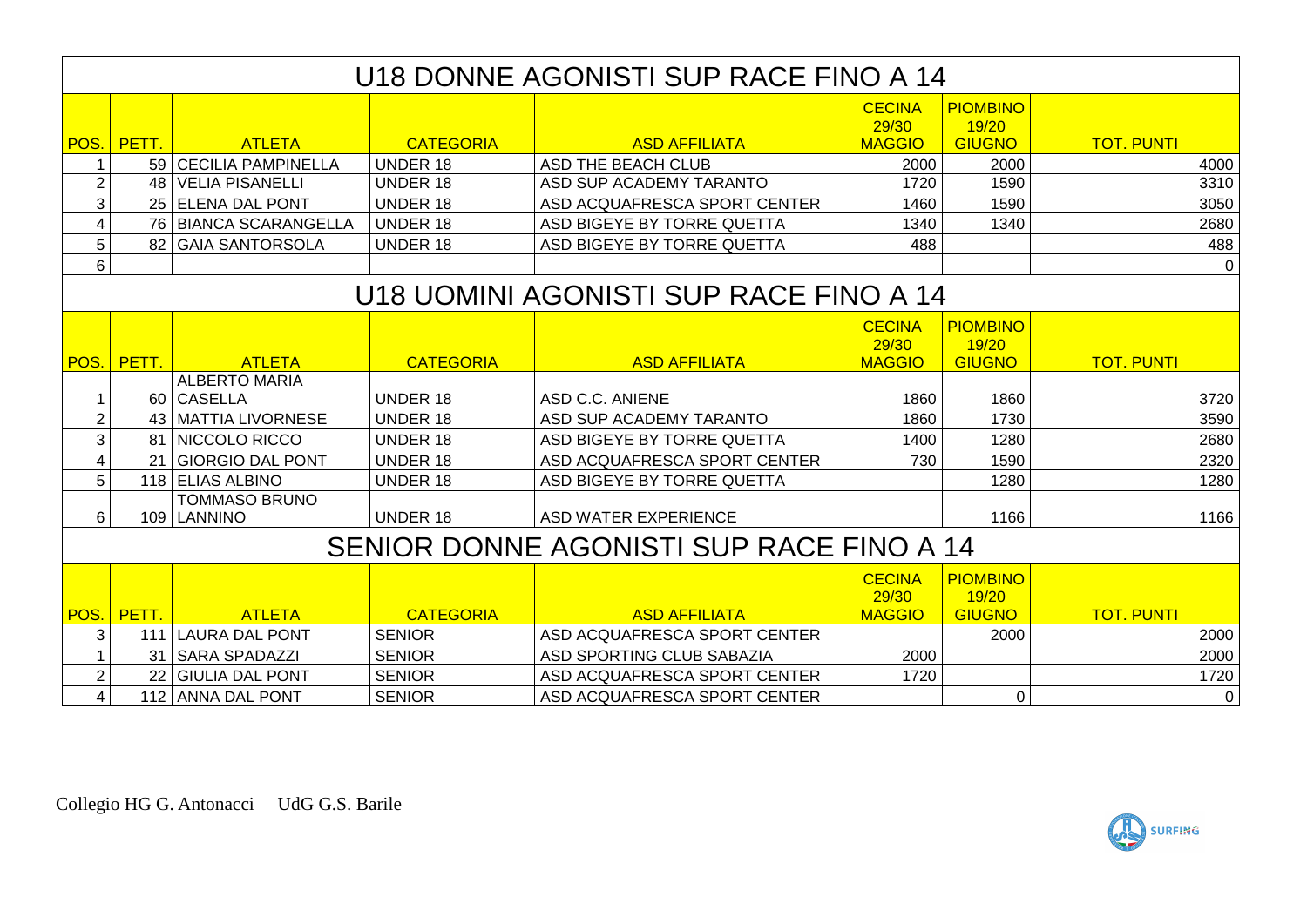|                | SENIOR UOMINI AGONISTI SUP RACE FINO A 14 |                                        |                  |                                |                                         |                                           |                   |  |  |  |  |
|----------------|-------------------------------------------|----------------------------------------|------------------|--------------------------------|-----------------------------------------|-------------------------------------------|-------------------|--|--|--|--|
| POS.           | PETT.                                     | <b>ATLETA</b>                          | <b>CATEGORIA</b> | <b>ASD AFFILIATA</b>           | <b>CECINA</b><br>29/30<br><b>MAGGIO</b> | <b>PIOMBINO</b><br>19/20<br><b>GIUGNO</b> | <b>TOT. PUNTI</b> |  |  |  |  |
|                |                                           | <b>DAVIDE ALPINO</b>                   | <b>SENIOR</b>    | ASD BIGEYE BY TORRE QUETTA     | 2000                                    | 1470                                      | 3470              |  |  |  |  |
| $\overline{2}$ |                                           | 54   PAOLO MARCONI                     | <b>SENIOR</b>    | ASD TOSCANA SURFING SURF & SUP | 1530                                    | 1590                                      | 3120              |  |  |  |  |
| 3              |                                           | 35   RICCARDO ROSSI                    | <b>SENIOR</b>    | ASD SHAKA SURF & SUP SCHOOL    | 1340                                    | 1400                                      | 2740              |  |  |  |  |
| 4              |                                           | 30 FILIPPO MERCURIALI                  | <b>SENIOR</b>    | ASD SPORTING CLUB SABAZIA      | 1443                                    | 1280                                      | 2723              |  |  |  |  |
| 5              |                                           | 71   FRANCESCO ALPINO                  | <b>SENIOR</b>    | ASD BIGEYE BY TORRE QUETTA     | 1083                                    | 1166                                      | 2249              |  |  |  |  |
| 6              |                                           | 52 FILIPPO ALBERTI                     | <b>SENIOR</b>    | ASD SHAKA SURF & SUP SCHOOL    | 963                                     | 1055                                      | 2018              |  |  |  |  |
| 7              |                                           | 114 FEDERICO ESPOSITO                  | <b>SENIOR</b>    | <b>ASD ALBARIA</b>             |                                         | 2000                                      | 2000              |  |  |  |  |
| 8              |                                           | 86   FABRIZIO CIMINO                   | <b>SENIOR</b>    | SSD C.D.V. LAKKIOS             | 937                                     | 1055                                      | 1992              |  |  |  |  |
| 9              |                                           | 90 DIEGO ROGAI                         | <b>SENIOR</b>    | ASD TOSCANA SURFING SURF & SUP | 912                                     | 1016                                      | 1928              |  |  |  |  |
| 10             |                                           | RAFFAELE FRANCESCO<br>69 BARILE        | <b>SENIOR</b>    | ASD C.C. BARION SPORTING CLUB  | 888                                     | 937                                       | 1825              |  |  |  |  |
| 11             |                                           | 28   LEONARD NIKA                      | <b>SENIOR</b>    | <b>FISW UFFICIALE</b>          | 1400                                    |                                           | 1400              |  |  |  |  |
| 12             |                                           | 19 CLAUDIO NIKA                        | <b>SENIOR</b>    | <b>FISW UFFICIALE</b>          | 1193                                    |                                           | 1193              |  |  |  |  |
| 13             |                                           | <b>GIORDANO BRUNO</b><br>74 CAPPARELLA | <b>SENIOR</b>    | ASD SPORTING CLUB SABAZIA      | 1028                                    |                                           | 1028              |  |  |  |  |
| 14             | 105                                       | <b>VINCENZO MICHELUCCI</b>             | <b>SENIOR</b>    | ASD WATER EXPERIENCE           |                                         | 1016                                      | 1016              |  |  |  |  |
| 15             | 87                                        | ANDREA VERDECCHIA                      | <b>SENIOR</b>    | ASD CDV SURFING SPORTS PESCARA | 988                                     |                                           | 988               |  |  |  |  |
| 16             |                                           | 104   FRANCESCO GALLO                  | <b>SENIOR</b>    | <b>ASD WATER EXPERIENCE</b>    |                                         | 937                                       | 937               |  |  |  |  |
| 17             |                                           | 73 GIUSEPPE CARBONI                    | <b>SENIOR</b>    | ASD IS BENAS SURF CLUB         | 850                                     |                                           | 850               |  |  |  |  |
| 18             | 40 l                                      | <b>TOMMASO PAMPINELLA</b>              | <b>SENIOR</b>    | ASD C.C. ANIENE                | 555                                     |                                           | 555               |  |  |  |  |
| 19             |                                           | 57   DAVID PAOLI                       | <b>SENIOR</b>    | ASD TOSCANA SURFING SURF & SUP | 438                                     |                                           | 438               |  |  |  |  |

| MASTER DONNE AGONISTI SUP RACE FINO A 14 |       |               |                  |                      |                                         |                                           |                   |  |  |  |
|------------------------------------------|-------|---------------|------------------|----------------------|-----------------------------------------|-------------------------------------------|-------------------|--|--|--|
| POS.                                     | PETT. | <b>ATLETA</b> | <b>CATEGORIA</b> | <b>ASD AFFILIATA</b> | <b>CECINA</b><br>29/30<br><b>MAGGIO</b> | <b>PIOMBINO</b><br>19/20<br><b>GIUGNO</b> | <b>TOT. PUNTI</b> |  |  |  |
|                                          |       |               |                  |                      |                                         |                                           |                   |  |  |  |
| ⌒                                        |       |               |                  |                      |                                         |                                           |                   |  |  |  |
|                                          |       |               |                  |                      |                                         |                                           |                   |  |  |  |

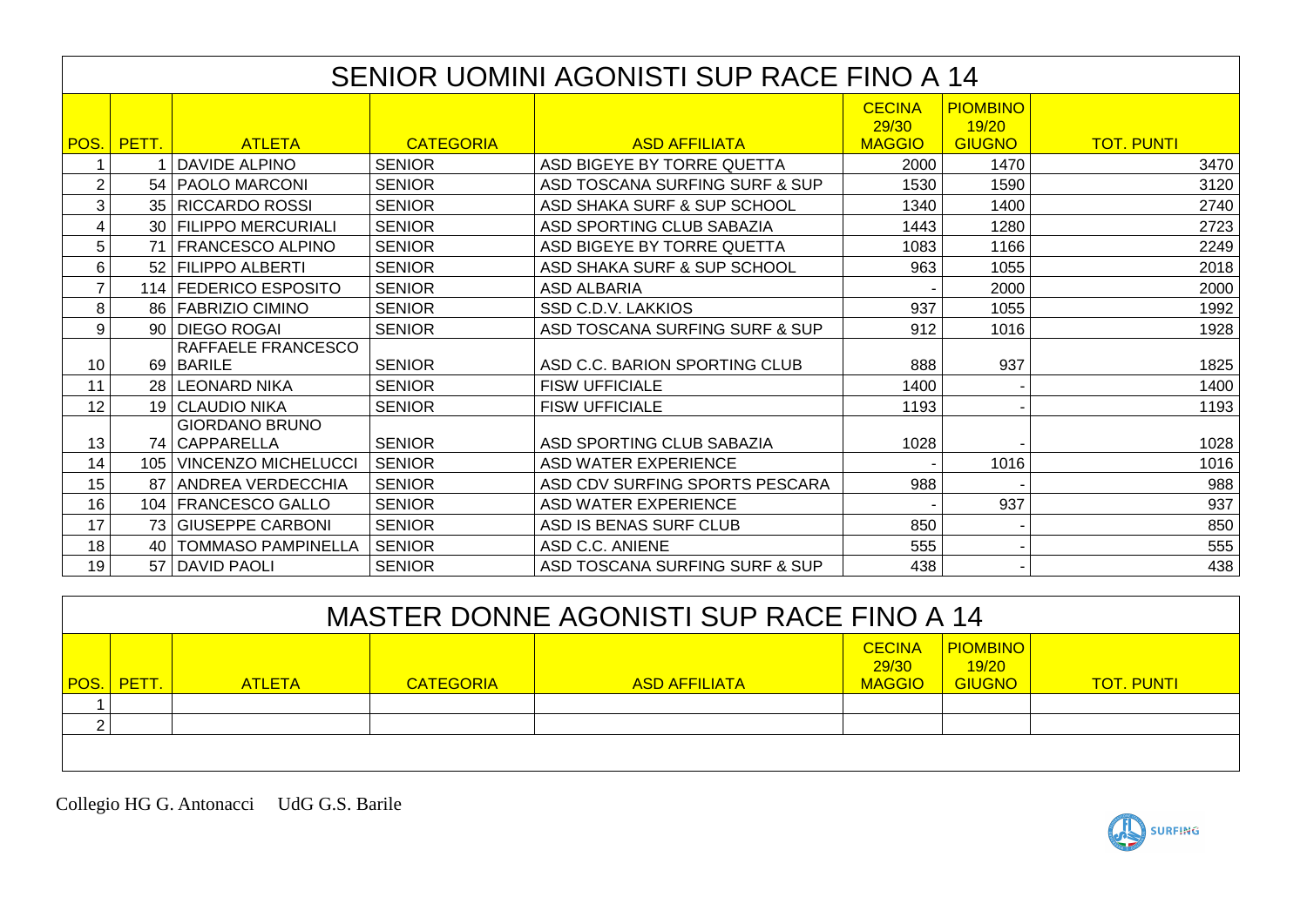|             | MASTER UOMINI AGONISTI SUP RACE FINO A 14 |                       |                  |                                |                                         |                                           |                   |  |  |  |
|-------------|-------------------------------------------|-----------------------|------------------|--------------------------------|-----------------------------------------|-------------------------------------------|-------------------|--|--|--|
| <b>POS.</b> | PETT.                                     | <b>ATLETA</b>         | <b>CATEGORIA</b> | <b>ASD AFFILIATA</b>           | <b>CECINA</b><br>29/30<br><b>MAGGIO</b> | <b>PIOMBINO</b><br>19/20<br><b>GIUGNO</b> | <b>TOT. PUNTI</b> |  |  |  |
|             |                                           | 12   MARCO PIZZO      | MASTER           | <b>SSD C.D.V. LAKKIOS</b>      | 1590                                    | 2000                                      | 3590              |  |  |  |
|             |                                           | 50 ALESSANDRO SAPIGNI | MASTER           | ASD ITALIAN SUP LEAGUE         | 2000                                    |                                           | 2000              |  |  |  |
|             |                                           | 63 ELIA VENTURI       | <b>MASTER</b>    | ASD SPORTING CLUB SABAZIA      | 1590                                    |                                           | 1590              |  |  |  |
|             |                                           | 90   FABRIZIO AJOLA   | <b>MASTER</b>    | ASD TOSCANA SURFING SURF & SUP | 325                                     |                                           | 325               |  |  |  |

|      | <b>GRAN MASTER DONNE AGONISTI SUP RACE FINO A 14</b>                                                                                                                            |                       |                    |                               |                                         |                                           |                   |  |  |  |
|------|---------------------------------------------------------------------------------------------------------------------------------------------------------------------------------|-----------------------|--------------------|-------------------------------|-----------------------------------------|-------------------------------------------|-------------------|--|--|--|
| POS. | PETT.                                                                                                                                                                           | <b>ATLETA</b>         | <b>CATEGORIA</b>   | <b>ASD AFFILIATA</b>          | <b>CECINA</b><br>29/30<br><b>MAGGIO</b> | <b>PIOMBINO</b><br>19/20<br><b>GIUGNO</b> | <b>TOT. PUNTI</b> |  |  |  |
|      |                                                                                                                                                                                 | 49 OLGA MANDESE       | <b>GRAN MASTER</b> | ASD SUP ACADEMY TARANTO       |                                         | 2000                                      |                   |  |  |  |
| 2    |                                                                                                                                                                                 |                       |                    |                               |                                         |                                           |                   |  |  |  |
|      | <b>GRAN MASTER UOMINI AGONISTI SUP RACE FINO A 14</b>                                                                                                                           |                       |                    |                               |                                         |                                           |                   |  |  |  |
| POS. | <b>CECINA</b><br><b>PIOMBINO</b><br>29/30<br>19/20<br>PETT.<br><b>CATEGORIA</b><br><b>ASD AFFILIATA</b><br><b>GIUGNO</b><br><b>TOT. PUNTI</b><br><b>MAGGIO</b><br><b>ATLETA</b> |                       |                    |                               |                                         |                                           |                   |  |  |  |
|      | 42 I                                                                                                                                                                            | MARIO TAGARELLI       | <b>GRAN MASTER</b> | ASD SUP ACADEMY TARANTO       | 1720                                    | 2000                                      | 3720              |  |  |  |
|      |                                                                                                                                                                                 | 17 REZA NASIRI        | <b>GRAN MASTER</b> | ASD THE BEACH CLUB            | 2000                                    |                                           | 2000              |  |  |  |
| 3    |                                                                                                                                                                                 | 103 CLAUDIO ROBERTO   | <b>GRAN MASTER</b> | ASD SUP ADVENTURES            |                                         | 1720                                      | 1720              |  |  |  |
| 4    |                                                                                                                                                                                 | 115   MICHELE CARELLA | <b>GRAN MASTER</b> | ASD C.C. BARION SPORTING CLUB |                                         | 1460                                      | 1460              |  |  |  |

|             | KAHUNA DONNE AGONISTI SUP RACE FINO A 14 |                        |                  |                            |                                         |                                           |                   |  |  |  |
|-------------|------------------------------------------|------------------------|------------------|----------------------------|-----------------------------------------|-------------------------------------------|-------------------|--|--|--|
| <b>POS.</b> | <b>PETT.</b>                             | <b>ATLETA</b>          | <b>CATEGORIA</b> | <b>ASD AFFILIATA</b>       | <b>CECINA</b><br>29/30<br><b>MAGGIO</b> | <b>PIOMBINO</b><br>19/20<br><b>GIUGNO</b> | <b>TOT. PUNTI</b> |  |  |  |
|             |                                          | 79   ANNA OCCHIOGROSSO | <b>KAHUNA</b>    | ASD BIGEYE BY TORRE QUETTA | 2000                                    | 2000                                      | 4000              |  |  |  |
|             |                                          | 8 SIMONA ATZORI        | KAHUNA           | ASD BIGEYE BY TORRE QUETTA | 1720                                    |                                           | 1720              |  |  |  |
| ີ           |                                          | 41   SIMONA GIUDICE    | KAHUNA           | <b>SSD C.D.V. LAKKIOS</b>  | 1460                                    |                                           | 1460              |  |  |  |
|             |                                          |                        |                  |                            |                                         |                                           |                   |  |  |  |

Collegio HG G. Antonacci UdG G.S. Barile